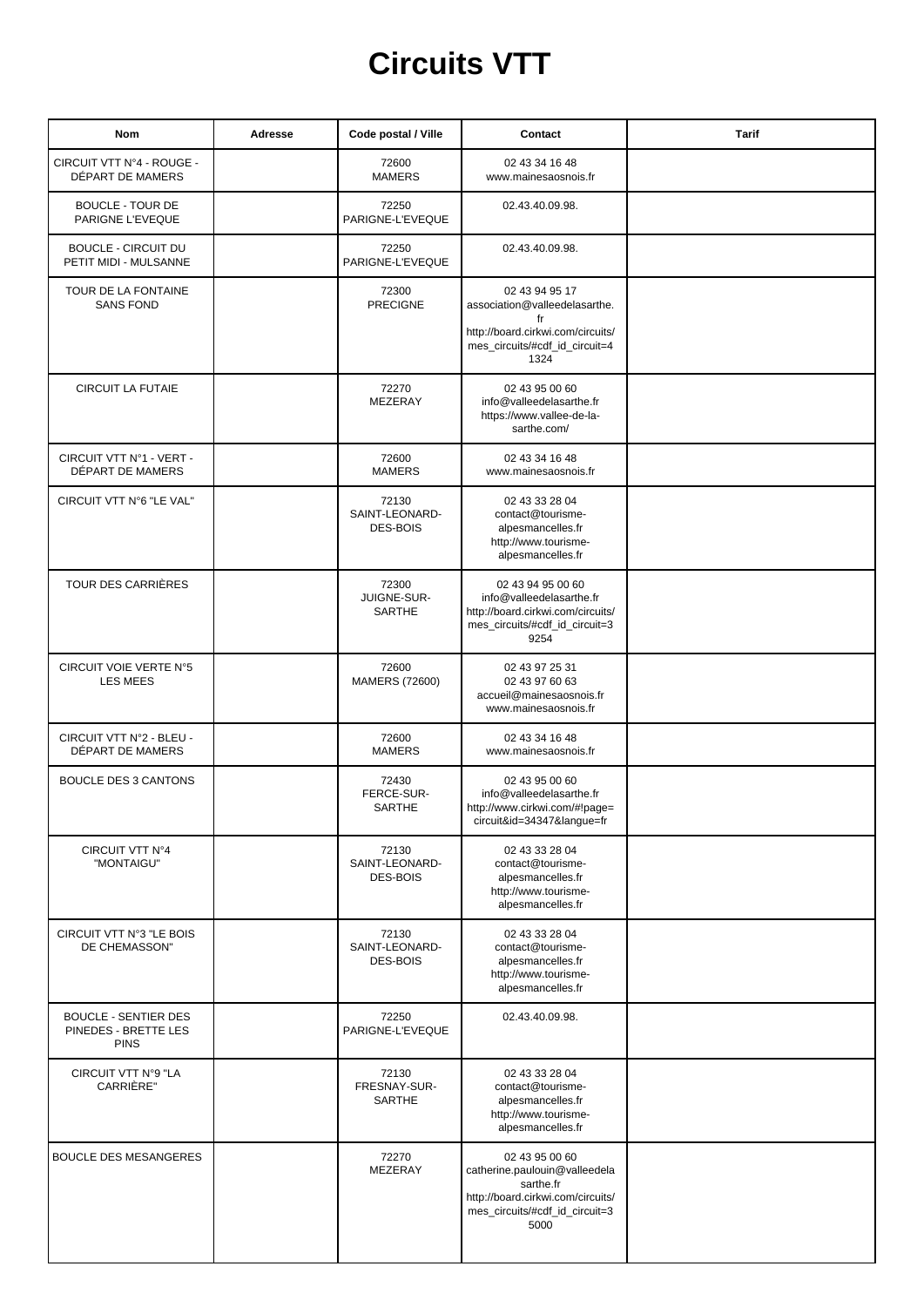| Nom                                                                | Adresse | Code postal / Ville                        | Contact                                                                                                                             | <b>Tarif</b> |
|--------------------------------------------------------------------|---------|--------------------------------------------|-------------------------------------------------------------------------------------------------------------------------------------|--------------|
| <b>BALADE EN MAINE</b><br>SAOSNOIS - COURCEMONT                    |         | 72110<br><b>COURCEMONT</b>                 | 02 43 52 01 34<br>c.nos@mainesaosnois.fr                                                                                            |              |
| CHEMIN DE LA MAUSSIDÉ                                              |         | 72270<br>MALICORNE-SUR-<br><b>SARTHE</b>   | 02 43 95 00 60<br>info@valleedelasarthe.fr                                                                                          |              |
| CIRCUIT VOIE VERTE N°2<br><b>SAINT LONGIS</b>                      |         | 72600<br>SAINT-LONGIS                      | 02 43 97 25 31<br>02 43 97 60 63<br>https://www.mainesaosnois.fr/                                                                   |              |
| <b>BOUCLE - CHEMIN DE LA</b><br><b>GARDONNIERE - CHALLES</b>       |         | 72250<br><b>CHALLES</b>                    | 02.43.40.09.98.                                                                                                                     |              |
| CIRCUIT VTT N°6 - ROUGE -<br>"LES 3 PONTS"                         |         | 72600<br>VILLAINES-LA-<br>CARELLE          | 02 43 34 16 48<br>www.mainesaosnois.fr                                                                                              |              |
| CIRCUIT VTT N°5 "LES<br>BUTTES"                                    |         | 72130<br>SAINT-LEONARD-<br><b>DES-BOIS</b> | 02 43 33 28 04<br>contact@tourisme-<br>alpesmancelles.fr<br>http://www.tourisme-<br>alpesmancelles.fr                               |              |
| TOUR DE LA FORÊT DE<br>PINCÉ                                       |         | 72300<br><b>PINCE</b>                      | 02 43 95 00 60<br>info@valleedelasarthe.fr<br>https://www.vallee-de-la-sarthe<br>.com/a-voir-a-<br>faire/randonnees/                |              |
| <b>BOUCLE - CIRCUIT DES</b><br>ROSSAYS - CHANGE                    |         | 72250<br>PARIGNE-L'EVEQUE                  | 02.43.40.09.98.                                                                                                                     |              |
| CIRCUIT VTT DE VIBRAYE -<br><b>VICBRAÏA</b>                        |         | 72320<br><b>VIBRAYE</b>                    |                                                                                                                                     |              |
| CIRCUIT VTT N°7 "TOUR DE<br>LA FORET DE PAIL"                      |         | 72130<br>SAINT-LEONARD-<br><b>DES-BOIS</b> | 02 43 33 28 04<br>contact@tourisme-<br>alpesmancelles.fr<br>http://www.tourisme-<br>alpesmancelles.fr                               |              |
| CIRCUIT VTT DE<br><b>BONNETABLE</b>                                |         | 72110<br><b>BONNETABLE</b>                 | 02 43 29 30 20<br>mairie@ville-de-bonnetable.fr<br>http://veloenfrance.fr/carte.html<br>?menu_id=menu_circuit&featu<br>re_id=177113 |              |
| <b>BOUCLE - CHEMIN DE LA</b><br>CROIX DU CHENE -<br><b>CHALLES</b> |         | 72250<br>PARIGNE-L'EVEQUE                  | 02.43.40.09.98.                                                                                                                     |              |
| CIRCUIT VTT DU TUFFEAU<br>PAR MONTS ET VAUX                        |         | 72310                                      |                                                                                                                                     |              |
| <b>GUIDE DE RANDONNEES</b><br>EN VALLEE DE LA SARTHE               |         | 72300<br>SABLE-SUR-<br><b>SARTHE</b>       | 02 43 95 00 60<br>info@valleedelasarthe.fr<br>http://www.vallee-de-la-<br>sarthe.com/fr                                             |              |
| CIRCUIT VTT Nº1 "LE<br><b>CHAMP DES PAS"</b>                       |         | 72130<br>SAINT-LEONARD-<br><b>DES-BOIS</b> | 02 43 33 28 04<br>contact@tourisme-<br>alpesmancelles.fr<br>http://www.tourisme-<br>alpesmancelles.fr                               |              |
| CIRCUIT VOIE VERTE N°1<br>MAMERS BELLEMARE                         |         | 72600<br><b>MAMERS</b>                     |                                                                                                                                     |              |
| CIRCUIT VTT N°10 - BLEU -<br>"L'ABBAYE"                            |         | 72600<br>NEUFCHATEL-EN-<br><b>SAOSNOIS</b> | 02 43 34 16 48<br>www.mainesaosnois.fr                                                                                              |              |
| CIRCUIT VTT N°3 - ROUGE -<br>DÉPART DE MAMERS                      |         | 72600<br><b>MAMERS</b>                     | 02 43 34 16 48<br>www.mainesaosnois.fr                                                                                              |              |
| CIRCUIT VTT N°10 "CIRCUIT<br>DE VAUX"                              |         | 72130<br>FRESNAY-SUR-<br>SARTHE            | 02 43 33 28 04<br>contact@tourisme-<br>alpesmancelles.fr<br>http://www.tourisme-<br>alpesmancelles.fr                               |              |
| <b>BOUCLE - CIRCUIT DES</b><br>ORCHIDEES- RUAUDIN                  |         | 72250<br>PARIGNE-L'EVEQUE                  | 02.43.40.09.98.                                                                                                                     |              |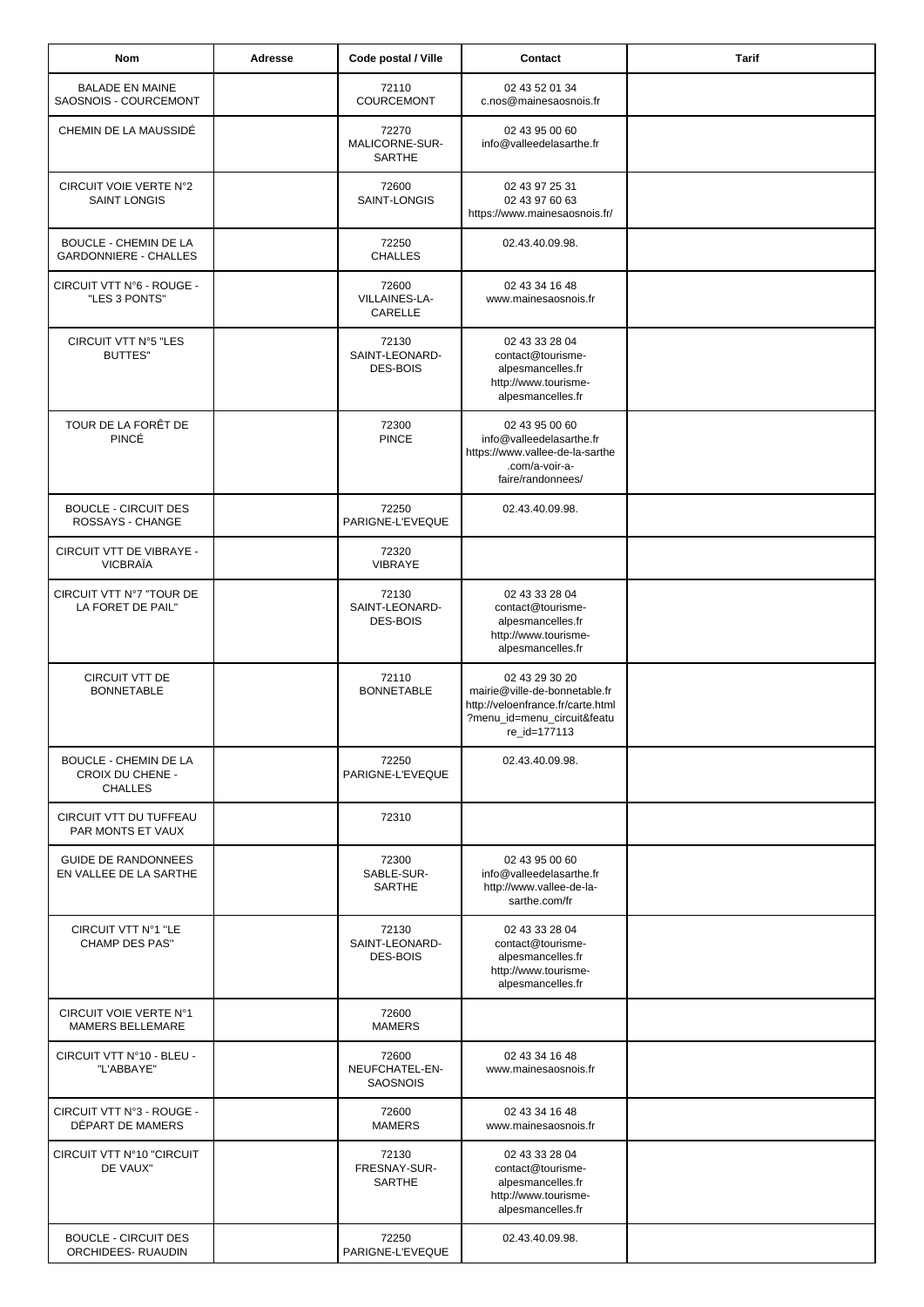| <b>Nom</b>                                                                        | Adresse | Code postal / Ville                        | Contact                                                                                                                                                                                    | <b>Tarif</b> |
|-----------------------------------------------------------------------------------|---------|--------------------------------------------|--------------------------------------------------------------------------------------------------------------------------------------------------------------------------------------------|--------------|
| <b>CIRCUIT VTT N°8 "TOUR</b><br><b>DES ALPES MANCELLES"</b>                       |         | 72130<br>FRESNAY-SUR-<br>SARTHE            | 02 43 33 28 04<br>contact@tourisme-<br>alpesmancelles.fr<br>http://www.tourisme-<br>alpesmancelles.fr                                                                                      |              |
| CIRCUIT VTT N°7 - ROUGE -<br>"LE BELVÉDÈRE"                                       |         | 72600<br>NEUFCHATEL-EN-<br><b>SAOSNOIS</b> | 02 43 34 16 48<br>www.mainesaosnois.fr                                                                                                                                                     |              |
| <b>BOUCLE - SENTIER DES</b><br>ETANGS DE LOUDON -<br>PARIGNE L'EVEQUE             |         | 72250<br>PARIGNE-L'EVEQUE                  | 02.43.40.09.98.                                                                                                                                                                            |              |
| CIRCUIT VTT N°5 - NOIR -<br>DÉPART DE MAMERS                                      |         | 72600<br><b>MAMERS</b>                     | 02 43 34 16 48<br>www.mainesaosnois.fr                                                                                                                                                     |              |
| CIRCUIT LES 3 CLOCHERS                                                            |         | 72350<br><b>BRULON</b>                     | 02 43 95 00 60<br>info@valleedelasarthe.fr<br>http://board.cirkwi.com/circuits/<br>mes_circuits/#cdf_id_circuit=3<br>8790                                                                  |              |
| <b>BOUCLE - SENTIER LES</b><br><b>FEUX - SAINT MARS</b><br><b>D'OUTILLE</b>       |         | 72250<br>PARIGNE-L'EVEQUE                  | 02.43.40.09.98.                                                                                                                                                                            |              |
| <b>BOUCLE - CIRCUIT DU</b><br><b>CHATEAU DE SEGRAIS -</b><br>SAINT MARS D'OUTILLE |         | 72250<br>PARIGNE-L'EVEQUE                  | 02.43.40.09.98.                                                                                                                                                                            |              |
| BOUCLE DU BOIS DE LA<br>CORNUÈRE                                                  |         | 72700<br>ETIVAL-LES-LE-<br><b>MANS</b>     | 02 43 95 00 60<br>info@valleedelasarthe.fr<br>https://www.vallee-de-la-sarthe<br>.com/a-voir-a-<br>faire/randonnees/                                                                       |              |
| TOUR DE ROUGET LE<br><b>BRACONNIER</b>                                            |         | 72300<br>NOTRE-DAME-DU-<br>PE              | 02 43 95 00 60<br>info@valleedelasarthe.fr<br>http://board.cirkwi.com/circuits/<br>mes_circuits/#cdf_id_circuit=4<br>0613                                                                  |              |
| <b>TOUR DES GALIBOTS</b>                                                          |         | 72300<br>JUIGNE-SUR-<br>SARTHE             | 02 43 95 00 60<br>info@valleedelasarthe.fr<br>http://board.cirkwi.com/circuits/<br>mes_circuits/#cdf_id_circuit=4<br>1314                                                                  |              |
| <b>VOIE VERTE MAINE</b><br><b>SAOSNOIS</b>                                        |         | 72600<br><b>MAMERS</b>                     | 02.43.97.25.31<br>accueil@mainesaosnois.fr<br>https://www.mainesaosnois.fr/                                                                                                                |              |
| <b>CIRCUIT DES</b><br><b>PASSERELLES</b>                                          |         | 72540<br><b>LONGNES</b>                    | 02 43 95 00 60<br>info@valleedelasarthe.fr<br>http://board.cirkwi.com/circuits/<br>mes_circuits/#cdf_id_circuit=3<br>7995                                                                  |              |
| BOUCLE VTT - FICHE N°4 -<br><b>CIRCUIT DES DEUX</b><br><b>RIVIERES</b>            |         | 72380<br>LA GUIERCHE                       | 02 43 25 35 30<br>officedetourisme@mainecoeur<br>desarthe.fr<br>https://www.tourisme-maineco<br>eurdesarthe.fr/activites-de-loisi<br>rs/guide-de-randonn%C3%A9<br>e-maine-coeur-de-sarthe/ |              |
| <b>BOUCLE - SENTIER DES</b><br><b>BROSSES - CHANGE</b>                            |         | 72250<br>PARIGNE-L'EVEQUE                  | 02.43.40.09.98.                                                                                                                                                                            |              |
| <b>BOUCLE DE LA</b><br><b>FOUCAUDIÈRE</b>                                         |         | 72210<br>LOUPLANDE                         | 02 43 95 00 60<br>info@valleedelasarthe.fr<br>http://board.cirkwi.com/circuits/<br>mes_circuits/#cdf_id_circuit=3<br>4515                                                                  |              |
| <b>BOUCLE - CIRCUIT DES</b><br><b>LANDES - PARIGNE</b><br><b>L'EVEQUE</b>         |         | 72250<br>PARIGNE-L'EVEQUE                  | 02.43.40.09.98.                                                                                                                                                                            |              |
| <b>BOUCLE - CHEMIN DE</b><br>SAINT CALAIS - CHANGE                                |         | 72250<br>PARIGNE-L'EVEQUE                  | 02.43.40.09.98.                                                                                                                                                                            |              |
| <b>BOUCLE - A LA</b>                                                              |         | 72190                                      | 02.43.74.35.35.                                                                                                                                                                            |              |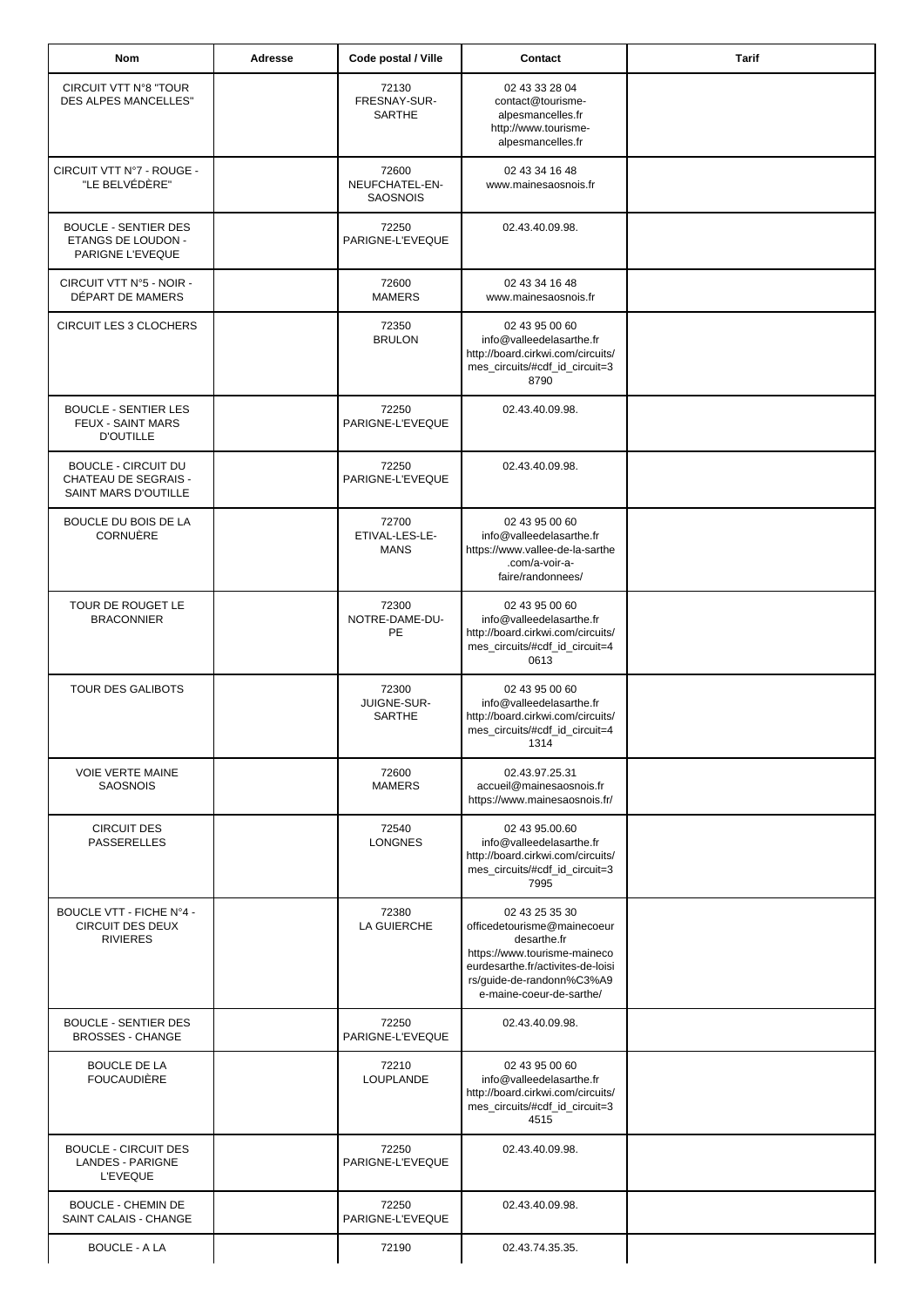| <b>Nom</b>                                                                                                            | Adresse | Code postal / Ville                         | Contact                                                                                                                                                                                    | <b>Tarif</b> |
|-----------------------------------------------------------------------------------------------------------------------|---------|---------------------------------------------|--------------------------------------------------------------------------------------------------------------------------------------------------------------------------------------------|--------------|
| DECOUVERTE DES<br>CHEMINS CREUX DE<br><b>COULAINES</b>                                                                |         | <b>COULAINES</b>                            | mairie@coulaines.fr<br>www.coulaines.fr                                                                                                                                                    |              |
| CIRCUIT VTT N°8 - BLEU -<br>"CROIX PERGELINE"                                                                         |         | 72600<br>NEUFCHATEL-EN-<br><b>SAOSNOIS</b>  | 02 43 34 16 48<br>www.mainesaosnois.fr                                                                                                                                                     |              |
| <b>CIRCUIT LES PLAINES</b><br><b>LOUÉSIENNES</b>                                                                      |         | 72540<br>LOUE                               | 02 43 95 00 60<br>info@valleedelasarthe.fr<br>http://board.cirkwi.com/circuits/<br>mes_circuits/#cdf_id_circuit=3<br>8515                                                                  |              |
| <b>BOUCLE - CIRCUIT DES</b><br><b>BOUTINIERES - CHALLES</b>                                                           |         | 72250<br>PARIGNE-L'EVEQUE                   | 02.43.40.09.98.                                                                                                                                                                            |              |
| CIRCUIT VTT BLEU N°8 :<br>"CROIX PERGELINE"                                                                           |         | 72600<br>VILLENEUVE-EN-<br><b>PERSEIGNE</b> | 02 43 97 60 63                                                                                                                                                                             |              |
| <b>BOUCLE JAMBOISIENNE</b>                                                                                            |         | 72430<br>SAINT-JEAN-DU-<br><b>BOIS</b>      | 02 43 95 00 60<br>info@valleedelasarthe.fr                                                                                                                                                 |              |
| <b>BOUCLE - CIRCUIT DU SITE</b><br>DE GRAMMONT - SAINT<br><b>MARS D'OUTILLE</b>                                       |         | 72250<br>PARIGNE-L'EVEQUE                   | 02.43.40.09.98.                                                                                                                                                                            |              |
| CIRCUIT DU BOIS DE<br><b>L'HOMMEAU</b>                                                                                |         | 72300<br>PARCE-SUR-<br><b>SARTHE</b>        | 02 43 95 00 60<br>info@valleedelasarthe.fr<br>https://www.vallee-de-la-sarthe<br>.com/a-voir-a-<br>faire/randonnees/                                                                       |              |
| <b>BOUCLE - CHEMIN DU</b><br>HOUX - MULSANNE                                                                          |         | 72250<br>PARIGNE-L'EVEQUE                   | 02.43.40.09.98.                                                                                                                                                                            |              |
| CIRCUIT VTT N°2 "LA<br>TASSE"                                                                                         |         | 72130<br>SAINT-LEONARD-<br>DES-BOIS         | 02 43 33 28 04<br>contact@tourisme-<br>alpesmancelles.fr<br>http://www.tourisme-<br>alpesmancelles.fr                                                                                      |              |
| BOUCLE VTT - FICHE N°3 -<br><b>CIRCUIT DES PANORAMAS</b>                                                              |         | 72290<br>SOULIGNE-SOUS-<br><b>BALLON</b>    | 02 43 25 35 30<br>officedetourisme@mainecoeur<br>desarthe.fr<br>https://www.tourisme-maineco<br>eurdesarthe.fr/activites-de-loisi<br>rs/guide-de-randonn%C3%A9<br>e-maine-coeur-de-sarthe/ |              |
| CIRCUIT VTT N°9 - BLEU -<br>"LEGRUN"                                                                                  |         | 72600<br>NEUFCHATEL-EN-<br><b>SAOSNOIS</b>  | 02 43 34 16 48<br>www.mainesaosnois.fr                                                                                                                                                     |              |
| <b>BOUCLE - CIRCUIT DES</b><br><b>BONDES - RUAUDIN</b>                                                                |         | 72250<br>PARIGNE-L'EVEQUE                   | 02.43.40.09.98.                                                                                                                                                                            |              |
| CIRCUIT À TRAVERS LES<br><b>SIÈCLES</b>                                                                               |         | 72350<br><b>BRULON</b>                      | 02 43 95 00 60<br>info@valleedelasarthe.fr<br>http://board.cirkwi.com/circuits/<br>mes_circuits/#cdf_id_circuit=3<br>8795                                                                  |              |
| DE MALITOURNE À<br>MONTPLAISIR - BEAUFAY -<br><b>CIRCUITS ÉQUESTRE</b><br>(CAVALIERS ET ATTELAGE),<br>PÉDESTRE ET VTT |         | 72110<br><b>BEAUFAY</b>                     | 02 43 52 13 13<br>02 43 52 01 34<br>commune-<br>beaufay@wanadoo.fr<br>oti.bonnetable@mainesaosnoi<br>s.fr                                                                                  |              |
| BOUCLE VTT - FICHE Nº1 -<br><b>CIRCUIT DES FAMILLES</b>                                                               |         | 72290<br><b>BALLON-SAINT</b><br><b>MARS</b> | 02 43 25 35 30<br>officedetourisme@mainecoeur<br>desarthe.fr<br>https://www.tourisme-maineco<br>eurdesarthe.fr/activites-de-loisi<br>rs/guide-de-randonn%C3%A9<br>e-maine-coeur-de-sarthe/ |              |
| BOUCLE VTT - FICHE N°2 -<br><b>CIRCUIT DES TROIS BOIS</b>                                                             |         | 72290<br><b>COURCEBOEUFS</b>                | 02 43 25 35 30<br>officedetourisme@mainecoeur<br>desarthe.fr<br>https://www.tourisme-maineco<br>eurdesarthe.fr/activites-de-loisi                                                          |              |